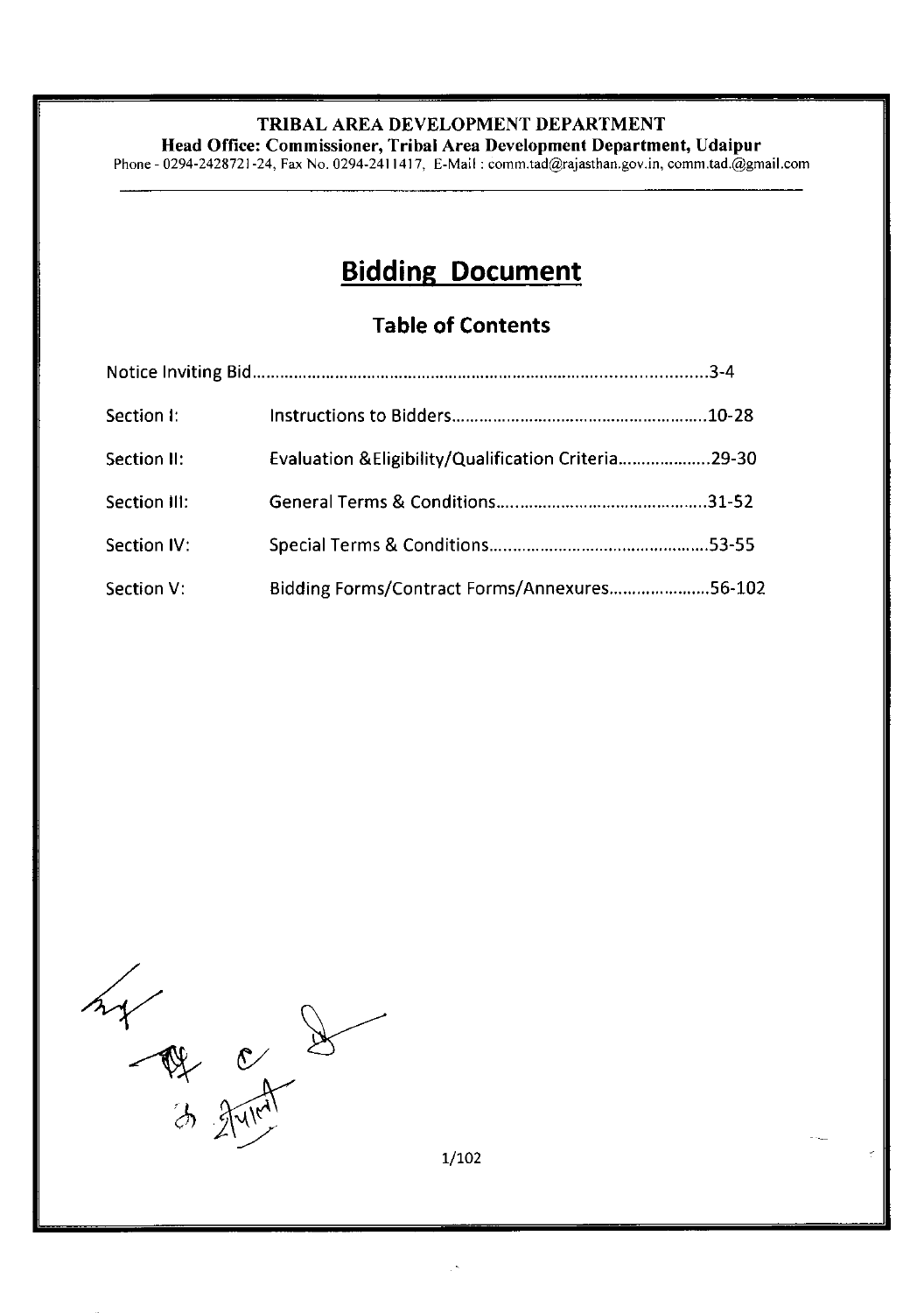Head Office: Commissioner, Tribal Area Development Department, Udaipur

. phone - 0294-242g'72 t-24, Fax No. 029 4-211l4l'7, E-Mail : conrm.tad@rajasthan.gov.in, comm.tad.@gmail com



# Tender Form for Supply of Specified Commodities (Food Grains and others) to Tribal Area Development Department (TADD) all over Rajasthan on Rate contract Basis for Period of two year

Bid form Fee Rs. 1000/- (Non-Refundable)

RISL Processing Fees Rs. 1000/- (Non-Refundable)

Bid Security Rs. 2.30 Cr. (Refundable) Bid Value Approx. Rs. 115.00 Cr.

| Sr.No. | <b>Subject</b>                                                                                                  | Date     | Time     |
|--------|-----------------------------------------------------------------------------------------------------------------|----------|----------|
| 1.     | e-publishing Date                                                                                               | 12.06.19 | 05.00 PM |
| 2.     | Document Download Start Date                                                                                    | 12.06.19 | 06.00 PM |
| 3.     | Document Download End Date                                                                                      | 01.07.19 | 5.00 PM  |
| 4.     | Pre Bid meeting date, time & place<br>Office of the Commissioner, TADD, Udaipur                                 | 19.06.19 | 11.00 AM |
| 5.     | <b>Bid Submission End Date</b>                                                                                  | 01.07.19 | 6.00 PM  |
| 6.     | <b>Technical Bid Opening Date</b>                                                                               | 02.07.19 | 04.00 PM |
| 7.     | Submission of Demand Draft/ Banker Cheque of<br>Bid Fee, processing fees and earnest money in<br>physical form. | 02.07.19 | 03.00 PM |
| 8.     | Submission of 3 sealed samples of each Specified<br>Commodities                                                 | 02.07.19 | 03.00 PM |

4.

- A4  $\mathcal{B}$ 

2 8

2/7O2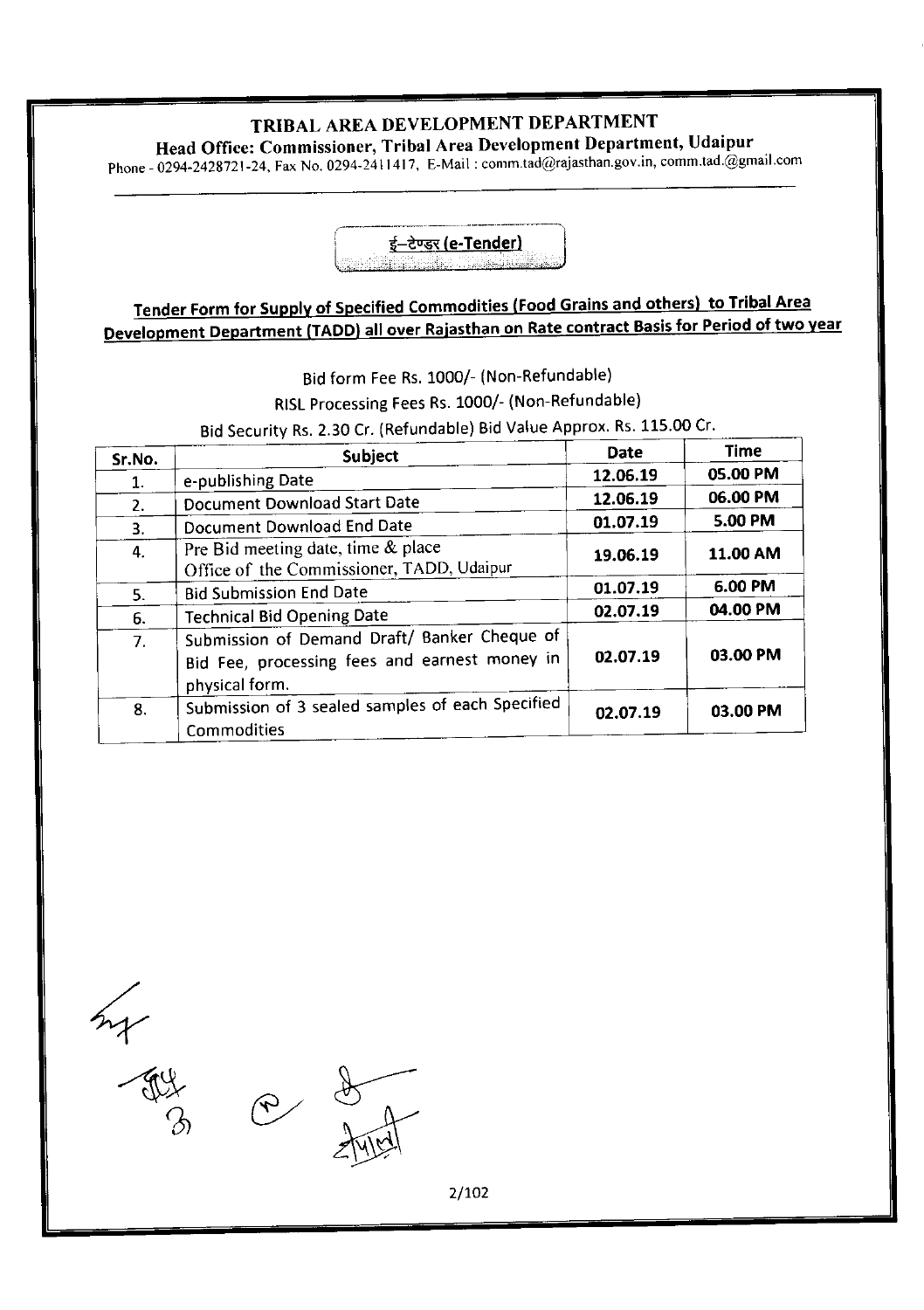Head Office: Commissioner, Tribal Area Development Department, Udaipur Phone - 0294-2428721-24, Fax No. 0294-2411417, E-Mail: comm.tad@rajasthan.gov.in, comm.tad.@gmail.com

No.F.6()Acct./CTAD/Food supply/2019-20/ Date:

## NOTICE INVITING E-BID (NIB No. 01/2019-20)

sealed Single stage Two-envelopes unconditional online Bids for Two Year Rate Contract, are invited on behalf of the Governor of Rajasthan for the procurement and<br>supply of Specified commodities (Food Grains and others) from the supply of Specified commodities (Food Grains and others) from the producers/Manufacturers/Wholesalers/Suppliers registered under relevant authorities for providing such items, as per the Bidding Schedule given below'

| S.No. | <b>Items</b>                                                                                                                                                                     | Estimated<br>Cost for Two<br>Years<br>(Rs in Cr.) | Amount of<br>Bid<br>Security<br>(Rs in Cr.) | <b>Fees</b><br>Bid<br>Document<br>(Rs) | <b>RISL</b><br>Processing<br>Fee (Rs) |
|-------|----------------------------------------------------------------------------------------------------------------------------------------------------------------------------------|---------------------------------------------------|---------------------------------------------|----------------------------------------|---------------------------------------|
|       | Procurement and supply<br>of Specified commodities<br>(Food Grains and others)<br>to the hostels / residential<br>schools/ Maa bari centers/<br>Day care centers run by<br>TADD. | 115.00                                            | 2.30                                        | 1000.00                                | 1000.00                               |

| <b>Bidding Schedule</b> |                                                                                                                 |             |             |  |  |
|-------------------------|-----------------------------------------------------------------------------------------------------------------|-------------|-------------|--|--|
| Sr.No.                  | Subject                                                                                                         | <b>Date</b> | <b>Time</b> |  |  |
| 1.                      | e-publishing Date                                                                                               | 12.06.19    | 05.00 PM    |  |  |
| 2.                      | Document Download Start Date                                                                                    | 12.06.19    | 06.00 PM    |  |  |
| 3.                      | Document Download End Date                                                                                      | 01.07.19    | 5.00 PM     |  |  |
| 4.                      | Pre Bid meeting date, time & place<br>Office of The Commissioner, TADD, Udaipur                                 | 19.06.19    | 11.00 AM    |  |  |
| 5.                      | <b>Bid Submission End Date</b>                                                                                  | 01.07.19    | 6.00 PM     |  |  |
| 6.                      | <b>Technical Bid Opening Date</b>                                                                               | 02.07.19    | 04.00 PM    |  |  |
| 7.                      | Submission of Demand Draft/ Banker Cheque<br>of Bid Fee, processing fees and earnest money<br>in physical form. | 02.07.19    | 03.00 PM    |  |  |
| 8.                      | Submission of 3 sealed samples of each<br><b>Specified Commodities</b>                                          | 02.07.19    | 03.00 PM    |  |  |

Schedule

1. Place of delivery (F.O.R.) of food items shall be each hostel / residential school/ Maa bari center/ Day care center run by TADD, situated in various districts of Rajasthan State.

- 2. Purchase preference as per details Instructions to Bidders/terms and conditions shall be admissible in evaluation of Bids and award of Contract.
- 3. The Bid is for a Two Years Rate Contract.

 $-4$  3/102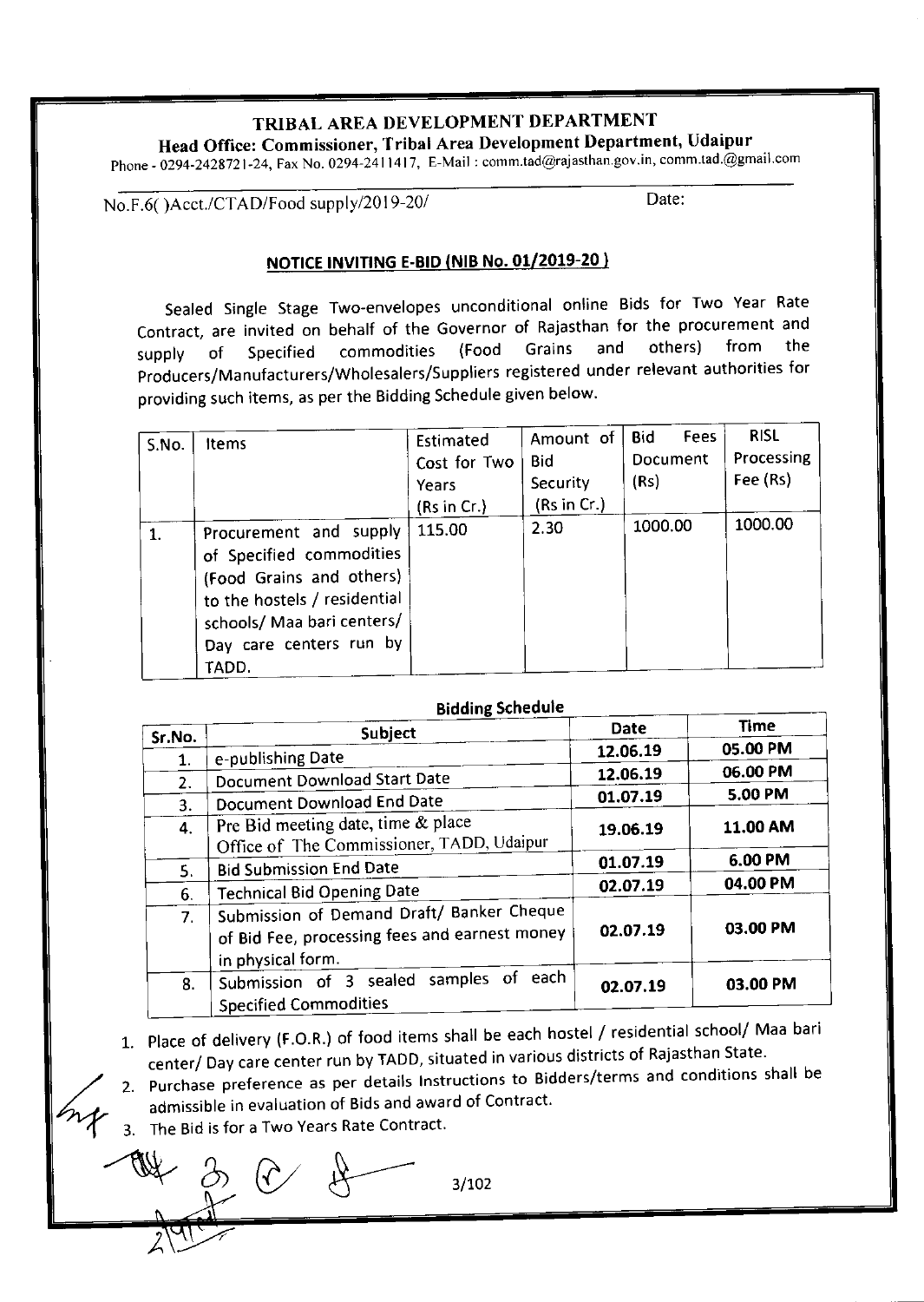Head Office: Commissioner, Tribal Area Development Department, Udaipur

Phone - 0294-2428721-24, Fax No. 0294-2411417, E-Mail : comm.tad@rajasthan.gov.in, comm.tad.@gmail.com

- 4. Bidding Document may be seen and downloaded from the website of State Public<br>Procurement Portal http://sppp.rajajasthan.gov.in or e-procurement portal Procurement Portal, http://sppp.rajajasthan.gov.in http://eproc.rajasthan.gov.in, http://tad.rajasthan.gov.in and the price of Bidding Document may be paid along with user charges/ processing fee, affidavits, certificates and Annexures (if any), as required and mentioned in Evaluatlon & Qualification Criteria, on or before 02-07-2019 up to 3.00 PM.
- 5. Bid validity is 180 days from the bid submission deadline.

,(}

 $\zeta$ 

 $44.0^\circ$ 

A9707

- 6. Since the Bids have been invited electronically, the procedure for submission of Bids including payment of price of Bidding document, user charges/ processing fee, Bid security, etc. shall be as provided on the State e-Procurement Portal, http://eproc.rajasthan.gov.in .
- 7. Bids received after the specified time and date shall not be accepted and opened.
- 8. Bid security Money can be submitted in the form of Demand Draft/Banker's cheque/ B.G. in favor of Additional commissioner, Tribal Area Development Department payable at udaipur, Bid Document Price/fee can be submitted in the form of Demand Draft/Banker's Cheque in favor of Additional commissioner, Tribal Area Development Department payaote at Udaipur and RISL processing fee has to be submitted in the form of Dement Draft in favor of MD,RISL, Jaipur. All the said Demand Drafts/Banker's Cheques, affidavits, certificates and Annexure (if any), as required and mentioned in Evaluation & Qualification Criteria, has to be submitted physically in an envelope, in the office of the commissioner,<br>Tribel Asse Davelopment Department payable at Udainur, on or before 02-07-2019 up to Tribal Area Development Department payable at Udaipur, on or before 3.00 PM.
- 9. The Bids shall be opened on the date & time as mentioned above, in the presence of  $t$ Bidders or their representatives who wish to be present.
- Low Bidder who wishes to participate in the Bid, will have to register on http://eproc.rajasthan.gov.in. Bidder will have to procure digital signature certificate (DSC) as per Information Technology Act 2000 and amendments, to participate in online Bid.
- 11. The procuring Entity is not bound to accept the lowest Bid and may reject any or all Bids without assigning any reason thereof.
- 12. The Bidders shall have to submit a valid registration certificate from the concerned authorities and the 'PAN' issued by Income Tax Department.
- 13. The details of the hostels / residential schools/ Maa bari centers/ Day care centers run by TADD are appended with bidding documents'

Additional Commissioner Tribal Area Development Department, Udaipur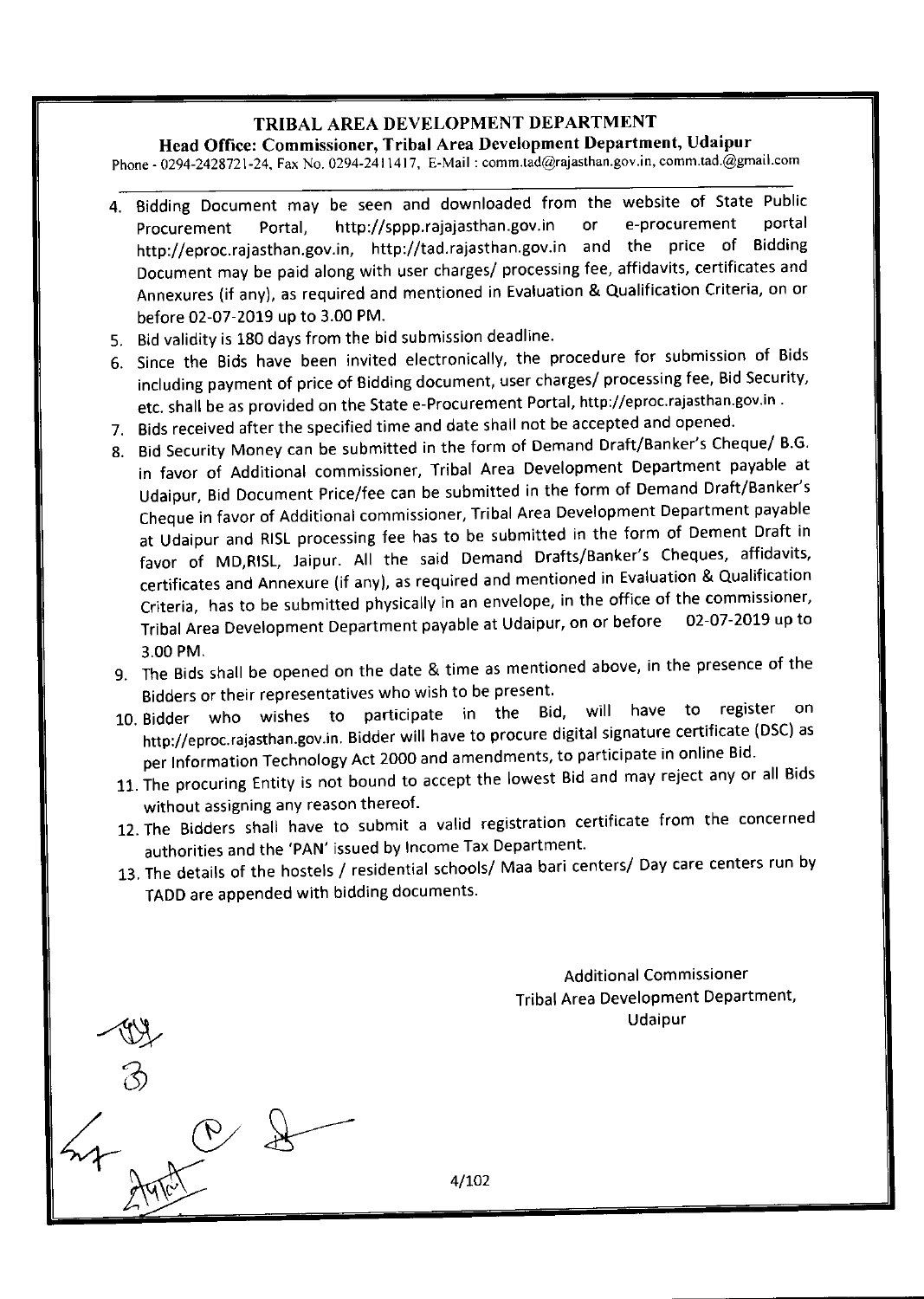Head Office: Commissioner, Tribal Area Development Department, Udaipur Phore - 0294-242872l-24, Fax No. 0294-2411417, E-Mail : comm.tad@rajasthan.gov in, comm.tad.@gmail.com

#### lnstructions for online submission of e-Bid

- 1- The Bidders who are interested in bidding can download Bid Documents from http://eproc.rajasthan.gov.in
- 2- Bidders, who wish to participate in this Bid, will have to be registered on http://eproc.rajasthan.gov.in. To participate in online tenders, Bidders will have to procure Digital signature certificate (type ll or lll) as per Information Technology Act-2000 using which they can sign their electronic Bids. Bidders can procure the same from any CCA approved certifying agency i.e. TCS, safe-crypt, (n) code etc or Government of Rajasthan, e-procurement cell, Department of lT&c, Government of Rajasthan for further assistance. Bidders who already have a valid Digital certificate need not to procure a new Digital Certificate. For new Digital Signature Contact No. 0141-4022688 (Help Desk 10.00 AM to 6.00 PM on all working days) email: eproc@rajasthan.gov.in, Address: e-procurement cell, RISL, Yojana Bhawan, Tilak Marg, C-Scheme, Jaipur.
- 3- Bidder will submit their offer on-line in electronic formats both for technical and financial proposals; however DD/Banker Cheque/B.G. for Bid fees, processing fees and Bid security should be submitted manually in the office of tendering authority (Additional Commissioner TADD, Udaipur) before scheduled date & time as mentioned in NlT. Scanned copy of DD should be uploaded along with the online Bid'
- 4- Before electronically submitting the tenders, it should be ensured that all the Bid papers including conditions of contract are digitally signed by the Bidder.
- 5- Training for the Bidders on the usage of e-Tendering system is also being arranged by RlsL on regular basis. Bidders interested for training may contact e-Procurement cell, RISL for booking the training slot.
- 6- Bidders are also advised to refer "Bidders manual" available under "Download" section for further details about the e-tendering process.
- 7- The prospective bidders if they so desire may participate in the bid to clarify the doubts in respect of bidding document before last date of submission of Bid in any working day.

#### Special Note :-

 $\overline{\wedge}$ 

 $n \rightarrow \ell$ 

All Bidders are advised not to wait till last date and are advised to submit their tender/Bid at the earliest. The TADD will not be responsible for any last minute rush in website. No extension in deposition of Tender/Bid will be allowed.

.&-  $\beta$ )

 $\overline{p}$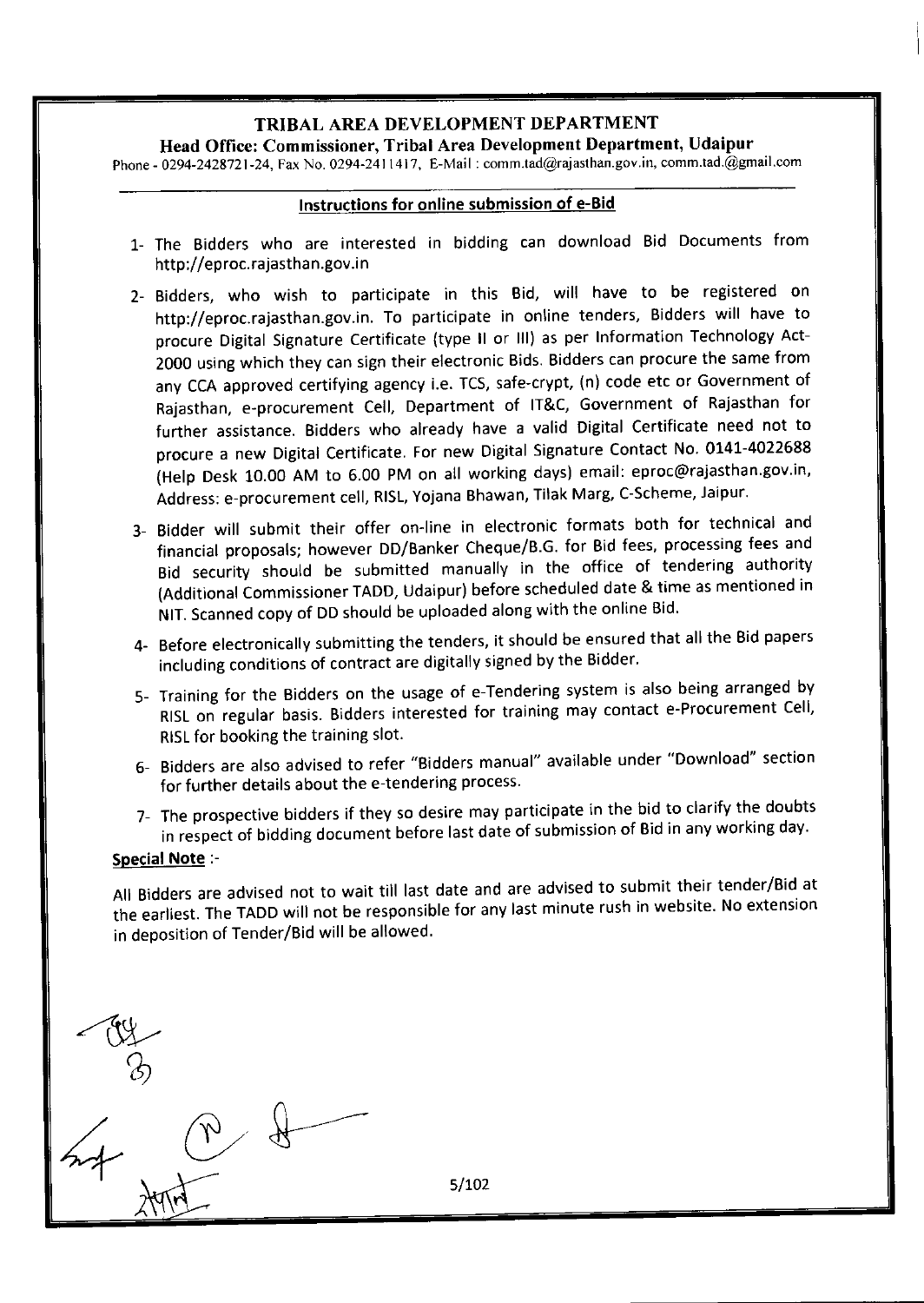Head Office: Commissioner, Tribal Area Development Department, Udaipur

Phone - 0294-2428'121-24, Fax No. 0294'2411417, E-Mail : comm.tad@rajasthan.gov.in, comm tad.@gmail.com

## **TECHNICAL COVER CHECK LIST**

| Sr.<br>No.     | <b>Particulars</b>                                                                                                                                                                                                                                                                                                                                                                                                                                                                                                                                                                                   | <b>Enclosed</b><br>(Yes/No) | Page<br><b>No</b> |
|----------------|------------------------------------------------------------------------------------------------------------------------------------------------------------------------------------------------------------------------------------------------------------------------------------------------------------------------------------------------------------------------------------------------------------------------------------------------------------------------------------------------------------------------------------------------------------------------------------------------------|-----------------------------|-------------------|
| 1.             | The bidder should have Minimum average annual turnover of Rs.<br>20.00 Crores during last three financial years i.e. 2016-17, 2017-<br>18, 2018-19, regarding average annual turnover Bidder should<br>submit last three years audited (C.A. certificate for 2018-19 will<br>be accepted) Balance-Sheet and profit and loss account and<br>trading account of last three financial years i.e. 2016-17, 2017-18,<br>2018-19 along with Bid and Net worth should be positive on<br>31.03.2019.                                                                                                         |                             |                   |
| 2.             | During last three years period (2016-17, 2017-18, 2018-19), the<br>Bidder Should have successfully completed similar nature of<br>work/supplying of grocery items / goods at hostels/residential<br>school/police departments mess /home guard departments<br>establishment/Societies/Co-<br>military<br>mess/Military/Para<br>operative societies/Upbhokta Bhandar/Fair Price Shops etc. of<br>cumulative value of minimum Rs 10.00 crores or more in all over<br>India (any state & UT). Certificate / documents regarding<br>successful completion of the above said work should be<br>submitted. |                             |                   |
| 3 <sub>1</sub> | Self attested copy of PAN card.                                                                                                                                                                                                                                                                                                                                                                                                                                                                                                                                                                      |                             |                   |
| 4.             | Self-attested copy of Goods and Service Tax registration and copy<br>of latest GST return (Not older than four months) filed should be<br>enclosed.                                                                                                                                                                                                                                                                                                                                                                                                                                                  |                             |                   |
| 5.             | Self attested Copy of firm's registration under Proprietorship/<br>Indian Partnership Act, 1932/ Indian Companies Act, 1956/<br>Societies Registration Act, Cooperative Societies Act along with<br>copy of bye laws be submitted with relevant authority in india or<br>any other Act of State/ Union, as applicable for dealing in the<br>subject matter of procurement                                                                                                                                                                                                                            |                             |                   |
| 6.             | If the bidder is MSME, in this regard they should submit relevant<br>forms, certificates and affidavit for applicability                                                                                                                                                                                                                                                                                                                                                                                                                                                                             |                             |                   |
| 7.             | Bidder shall submit valid Certificate to supply the commodities as<br>specified in the tender having FSSAI/ISO/BIS/HACCP/Agmark/FPO<br>as the case may be, if applicable.                                                                                                                                                                                                                                                                                                                                                                                                                            |                             |                   |
| 8.             | <b>Technical Undertaking</b>                                                                                                                                                                                                                                                                                                                                                                                                                                                                                                                                                                         |                             |                   |
| 9.             | Authorization letter in form of a person who is signing the tender<br>documents on behalf of Bidder                                                                                                                                                                                                                                                                                                                                                                                                                                                                                                  |                             |                   |
| 10.            | Annexure-A (Compliance with the code of integrity and no<br>Conflict of Interest)                                                                                                                                                                                                                                                                                                                                                                                                                                                                                                                    |                             |                   |
| 11.            | Annexure-B (Declaration by the Bidder regarding Qualifications))                                                                                                                                                                                                                                                                                                                                                                                                                                                                                                                                     |                             |                   |
| 12.            | Annexure-C (Grievance Redressal during Procurement Process)                                                                                                                                                                                                                                                                                                                                                                                                                                                                                                                                          |                             |                   |

P Ayles 8 6/102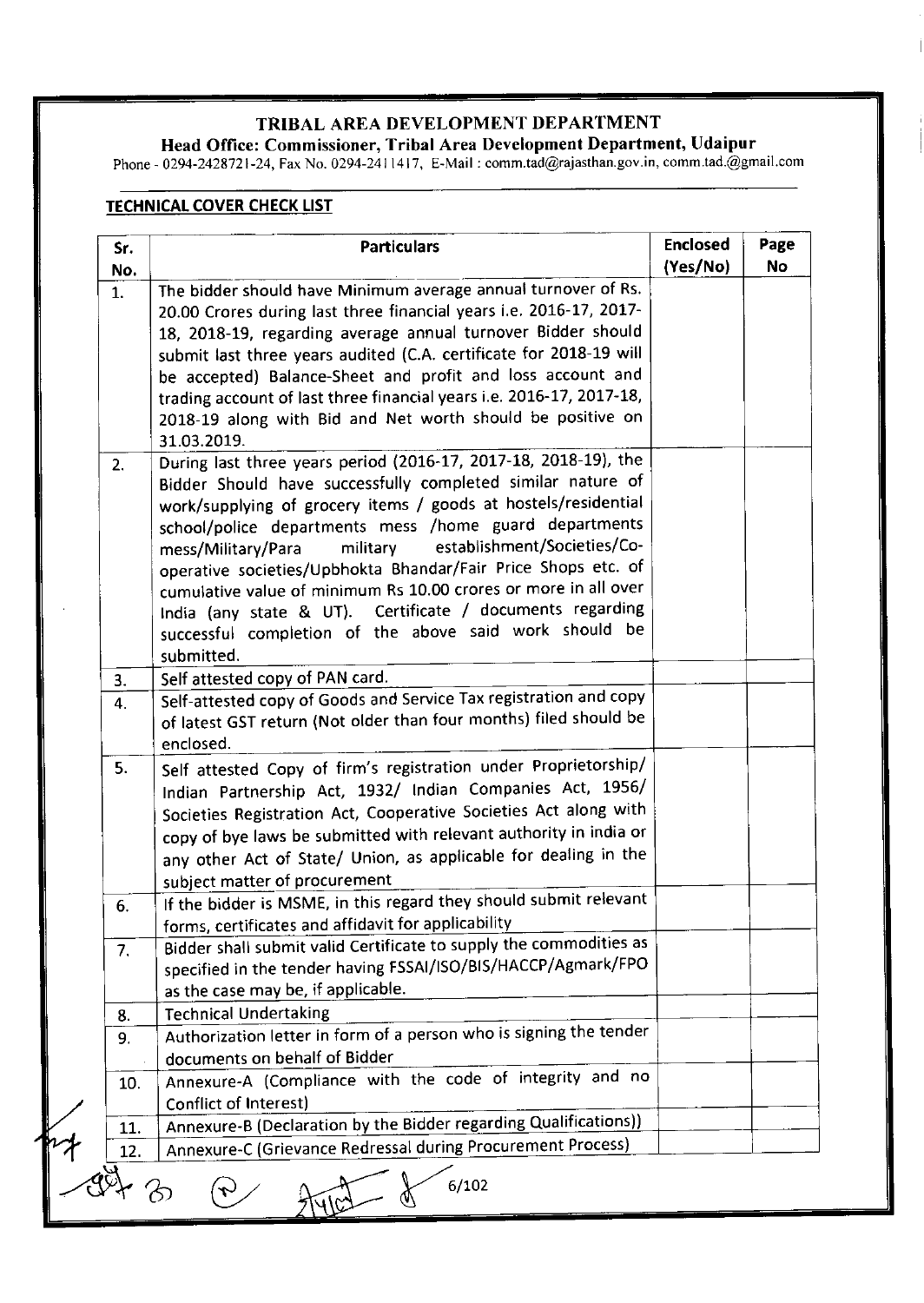Head Oflice: Commissioner, Tribal Area Development Department, Udaipur

Phone - 0294-242812 | -24, Fax No. 0294-241l4l'l, E-Mail : comm.tad@rajasthan.gov.in, comm.tad.@gmail.com

| 13. | Annexure-D (Additional Conditions of Contract)                                |  |
|-----|-------------------------------------------------------------------------------|--|
| 14. | Annexure-E (Declarations and Undertaking for monthly &                        |  |
|     | Annually Capacity & Supply commitment)                                        |  |
| 15. | Annexure-F (Annual turnover Statement) duly certified and                     |  |
|     | signed by Chartered Accountant.                                               |  |
| 16. | Annexure-G (Statement of past Supplies and Performance)                       |  |
| 17. | Annexure-H (Declaration regarding acceptance of Terms &<br>Conditions of Bid) |  |
| 18. | Annexure-I (a) & (b) (Statement of Infrastructure & Declaration)              |  |
| 19. | Annexure-J (Pre-STAMP RECEIPT)                                                |  |
| 20. | Annexure-K (Technical Specifications of Specified items under                 |  |
|     | relevant Act and law will be applicable)                                      |  |
| 21. | Annexure-L (List of required items for Hostel/Residential Schools             |  |
|     | of TADD all over Rajasthan)                                                   |  |
| 22. | Annexure-M (List of required items for Per Day Care center of                 |  |
|     | TADD all over Rajasthan)                                                      |  |
| 23. | Annexure-N (List of required items for Per Maa Bari Center of                 |  |
|     | TADD all over Rajasthan)                                                      |  |
| 24. | Annexure-O Agreement                                                          |  |
| 25. | Annexure-S BANK GUARANTEE FORMAT - Bid SECURITY                               |  |
| 26. | Annexure-T BANK GUARANTEE FORMAT - PERFORMANCE SECURITY (PBG)                 |  |
| 27. | Annexure-U (List of Day Care and Maa Bari center Block wise of                |  |
|     | TADD all over Rajasthan)                                                      |  |
| 28. | Annexure-V (List of Hostels of TADD all over Rajasthan)                       |  |
| 29. | Attach three sealed samples of each Specified Commodities                     |  |
|     | (Samples to be deposited physically in TADD Udaipur Head office               |  |
|     | before 02.07.19 at 03.00 P.M                                                  |  |

'@0)

 $4/$ 

 $\begin{matrix} \uparrow \end{matrix}$ 

 $\frac{1}{2}$ 

7 /1O2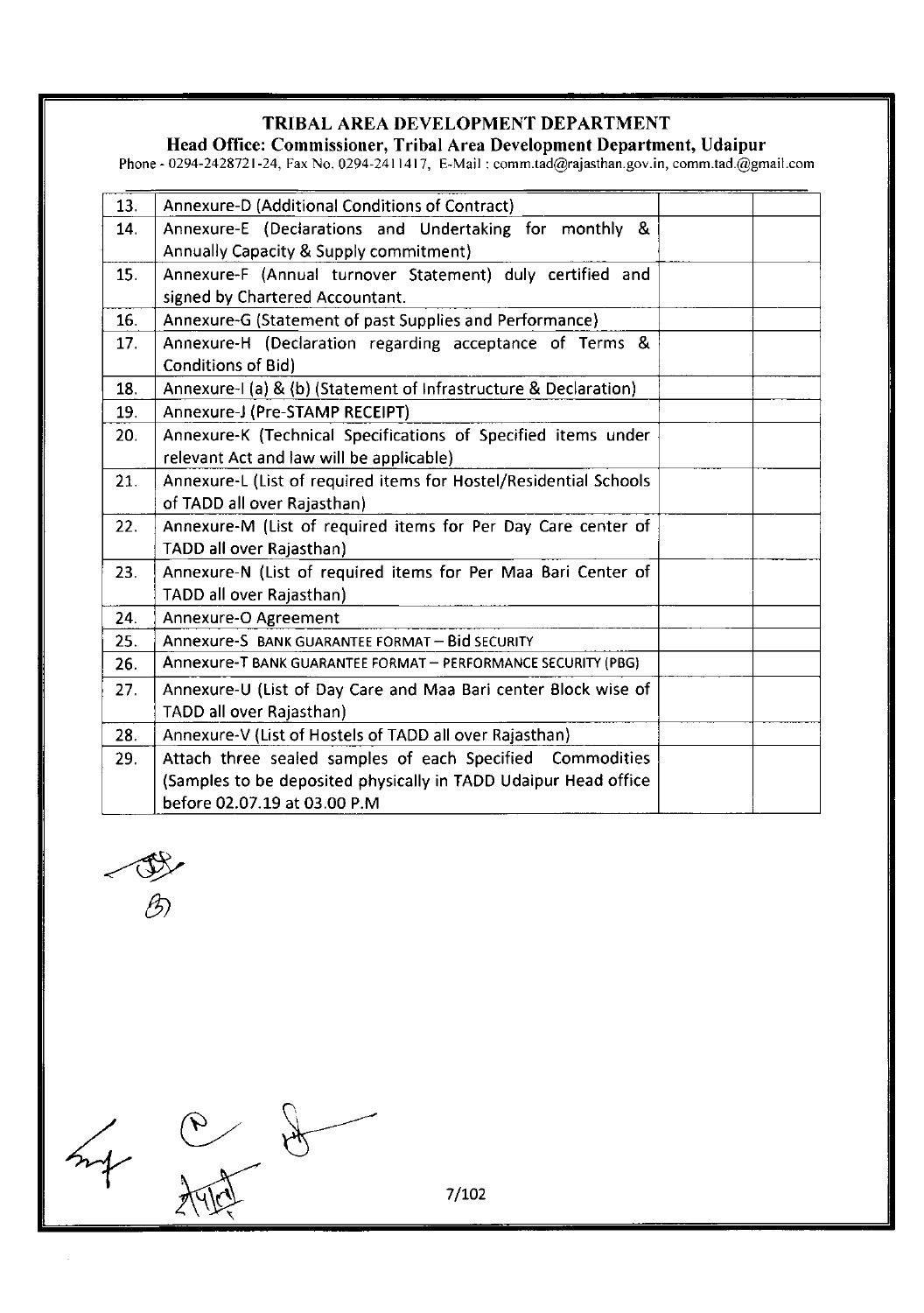Head Office: Commissioner, Tribal Area Development Department, Udaipur

Phone - 0294-2428721-24, Fax No. 0294-2411417, E-Mail : comm.tad@rajasthan.gov.in, comm.tad.@gmail.con

|     | e-Bid Notice No.  dated                |  |
|-----|----------------------------------------|--|
| 1.  | Name of the Firm                       |  |
| 2.  | Telephone No.                          |  |
| 3.  | Mobile No.                             |  |
|     | Email ID                               |  |
| 4.  | Office Address of the Firm/Co.         |  |
|     |                                        |  |
|     |                                        |  |
| 5.  | Address of the Shop/Office/Godown      |  |
|     | etc.                                   |  |
|     |                                        |  |
| 6.  | Constitution of the Firm whether       |  |
|     | Proprietorship/Partnership/Company     |  |
| a)  | In case of Proprietorship Firm         |  |
|     | Father's<br>Name,<br>Name<br>and       |  |
|     | Residential address of the Proprietor. |  |
| b)  | In case of Partnership Firm            |  |
|     | Father's<br>Name,<br>Name<br>and       |  |
|     | Residential address<br>of all<br>the   |  |
|     | Partners.                              |  |
|     | Note: (Enclose the<br>Registration     |  |
|     | certificate from the Registrar of      |  |
|     | Firms or its attested copy/Photocopy   |  |
|     | of Partnership Deed (attach separate   |  |
|     | sheet if space is insufficient).)      |  |
| c)  | In case of Company                     |  |
| i)  | Regd. No. of the Company               |  |
| ii) | Name and address of the Directors of   |  |
|     | the company (Attach separate sheet     |  |
|     | if space is insufficient)              |  |
| 7.  | <b>BANK DETAILS OF BIDDER</b>          |  |
|     | Banker's name with branch              |  |
|     | Account type                           |  |
|     |                                        |  |
|     | Account number/IFS Code                |  |
| 8.  | <b>GST Registration No.</b>            |  |
|     |                                        |  |
| 9.  | PAN No. of the Bidder                  |  |
| 10. | Bid security of RS.                    |  |
|     | Deposited vide CR                      |  |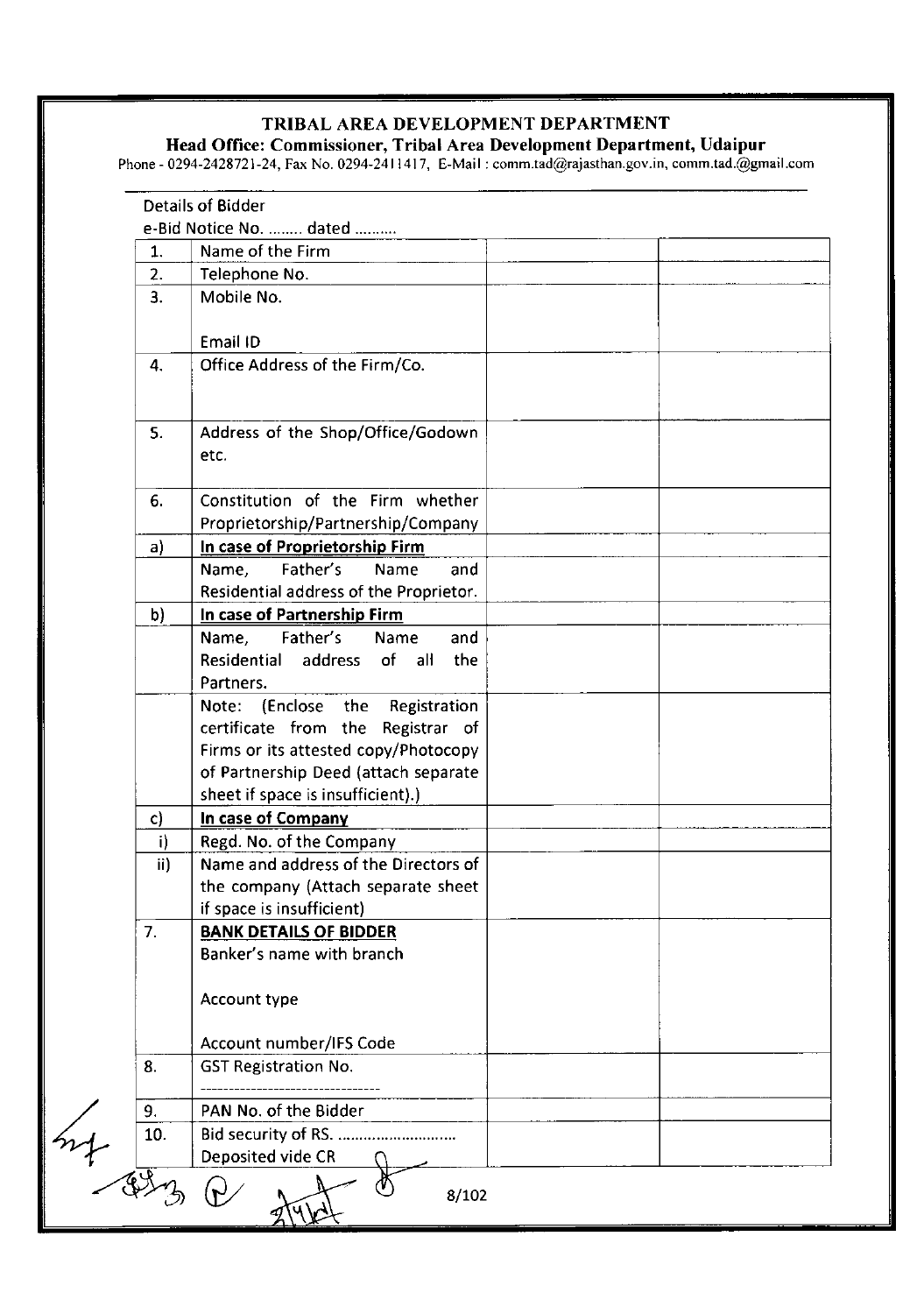Head Office: Commissioner, Tribal Area Development Department, Udaipur

Phone - 0294-2428721-24, Fax No. 0294-2411417, E-Mail : comm.tad@rajasthan.gov.in, comm.tad.@gmail.com

| No.                           |              |                                   |
|-------------------------------|--------------|-----------------------------------|
| dated  Pay order              |              |                                   |
| No.  dated  drawn             |              |                                   |
| On                            |              |                                   |
| Name of Bank & branch)        |              |                                   |
| *(to be filled by the Office) |              |                                   |
|                               |              |                                   |
|                               |              |                                   |
|                               |              |                                   |
|                               |              |                                   |
|                               |              |                                   |
|                               |              |                                   |
|                               |              | Signature of the Bidder with Seal |
|                               | (Mame        |                                   |
|                               |              |                                   |
|                               | (Designation |                                   |
|                               |              |                                   |

- \* Attach separate sheet for details, where required.
- + ln case of authorized representative signing this document enclose copy of the authority letter.

--w  $\hat{\mathscr{D}}$ 

|  | 9/102 |
|--|-------|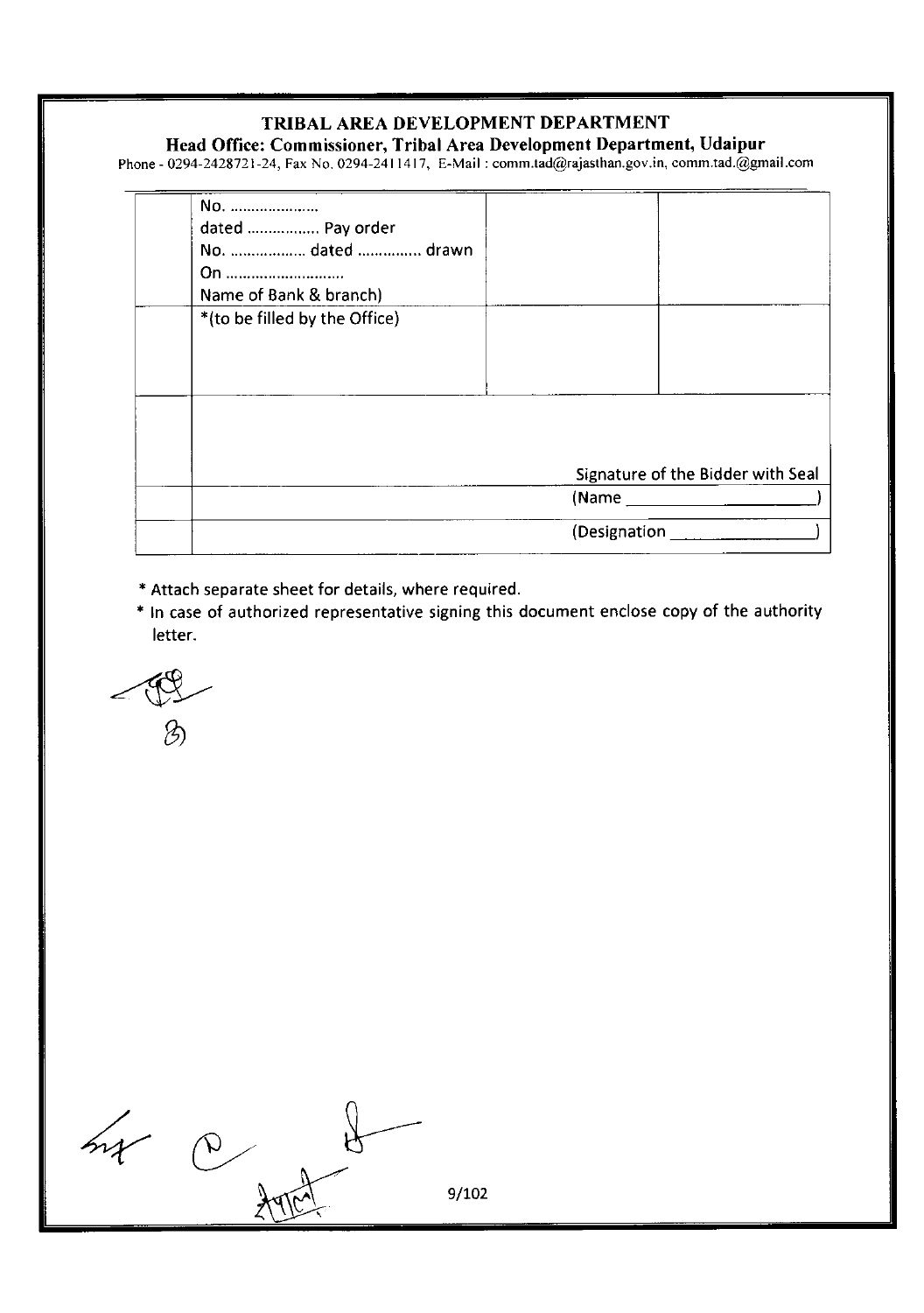Head Office: Commissioner, Tribal Area Development Department, Udaipur Phone - 0294-2428'721-24, Fax No. 0294-241l417, E-Mail : comm.tad@rajasthan.gov.in, comm.tad.@gmail.com

# SECTION I: INSTRUCTIONS TO BIDDERS (ITB)

lmportant Instruction:-The Law relating to procurement "The Rajasthan Transparency in Public Procurement Act, 2012" [hereinafter called the Act] and the "Rajasthan Transparency in Public Procurement Rules, 2013" [hereinafter called the Rules] under the said Act have come into force which are available on the website of State Public Procurement Portal http://sppp. rajasthan.gov. in. Therefore, the Bidders are advised to acquaint themselves with the provisions of the Act and the Rules before participating in the bidding process. lf there is any discrepancy between the provisions of the Act and the Rules and this bidding document, the provisions of the Act and the Rules will be prevail.

1. The objective of the Bid is to provide good quality Specified ltems at remunerative price of combo pack for supply at Hostels/Residential Schools, Maa Bari and Day Care Centers (Block Level) under TADD.

# 2. Sale of Bidding/ Tender Documents

- a) The sale of bidding documents shall be commenced from the date of publication of Notice Inviting Bids (NlB) and shall be stopped as per NlB. The complete bidding document shall also be placed on the State Public Procurement Portal and e-Procurement portal. The prospective bidders shall be permitted to download the bidding document from the websites and pay its price while submitting the Bid to the procuring entity.
- b) The bidding documents shall be made available to any prospective bidder who pays the price for it in cash or by bank demand draft, banker's cheque.

# 3. Pre-bid Meeting/ Clarifications

/w

G)

 $\begin{matrix} t \end{matrix}$ 

o

 $\mathfrak{S}$ 

 $\overline{r}$ 

- a) Bidder should read these terms & conditions carefully and comply to it strictly while submitting their bids. lf a bidder has any doubt regarding the terms & conditions and soecifications mentioned in the tender notice/catalogue, he should get his doubt clarified during the pre-bid meeting on 19.05.19 at 11.00 A.M. in the office of Commissioner TADD Udaipur. The decision of the Commissioner TADD, Udaipur will be final and binding on the bidder.
- b) The minutes and response, if any, shall be provided promptly to all bidders to which the procuring entity provided the bidding documents, so as to enable those bidders to take minutes into account in preparing their bids, and shall be published on the respective websites.

 $10/102$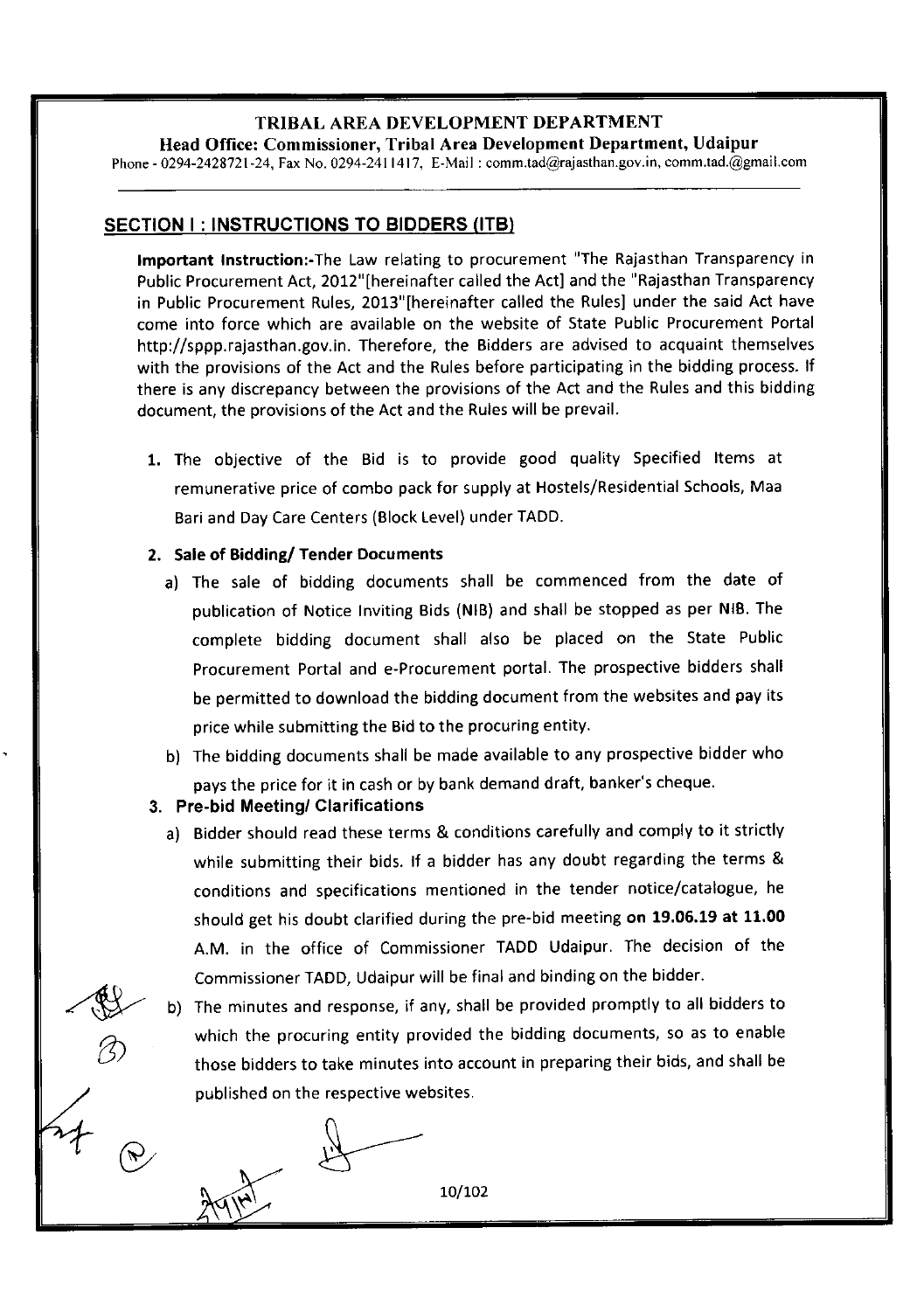Head Office: Commissioner, Tribal Area Development Department, Udaipur Phone - 0294-2428721-24, Fax No. 0294-2411417, E-Mail : comm.tad@rajasthan.gov.in, comm.tad.@gmail.com

#### 4. Changes in the Bidding Document

- a) At any time, prior to the deadline for submission of Bids, the procuring entity may for any reason, whether on its own initiative or as a result of a request for clarification by a bidder, modify the bidding documents by issuing an addendum in accordance with the provisions below.
- b) In case, any modification is made to the bidding document or any clarification is issued which materially affects the terms contained in the bidding document, the procuring entity shall publish such modification or clarification in the same manner as the publication of the initial bidding document
- c) In case, a clarification or modification is issued to the bidding document, the procuring entity may, prior to the last date for submission of Bids, extend such time limit in order to allow the bidders sufficient time to take into account the clarification or modification, as the case may be, while submitting their Bids.
- d) Any bidder, who has submitted his Bid in response to the original invitation, shall have the opportunity to modify or re-submit it, as the case may be, within the period of time originally allotted or such extended time as may be allowed for submission of Bids, when changes are made to the bidding document by the procuring entity; provided that the Bid last submitted or the Bid as modified by the bidder shall be considered for evaluation.

#### 5. Period of Validity of Bids

 $\longrightarrow$ 

- a) Bids submitted by the bidders shall remain valid during the period specified in the NIB/ bidding document. A Bid valid for a shorter period shall be rejected by the procuring entity as non-responsive Bid
- b) Prior to the expiry of the period of validity of Bids, the procuring entity, in exceptional circumstances, may request the bidders to extend the bid validity period for an additional specified period of time. A bidder may refuse the request and such refusal shall be treated as withdrawal of Bid and in such

circumstances bid security shall not be forfeited.<br>
c) Bidders that agree to an extension of the period of validity of their Bids shall extend or get extended the period of validity of bid securities submitted by them or submit new bid securities to cover the extended period of validity of their bids. A bidder whose bid security is not extended, or that has not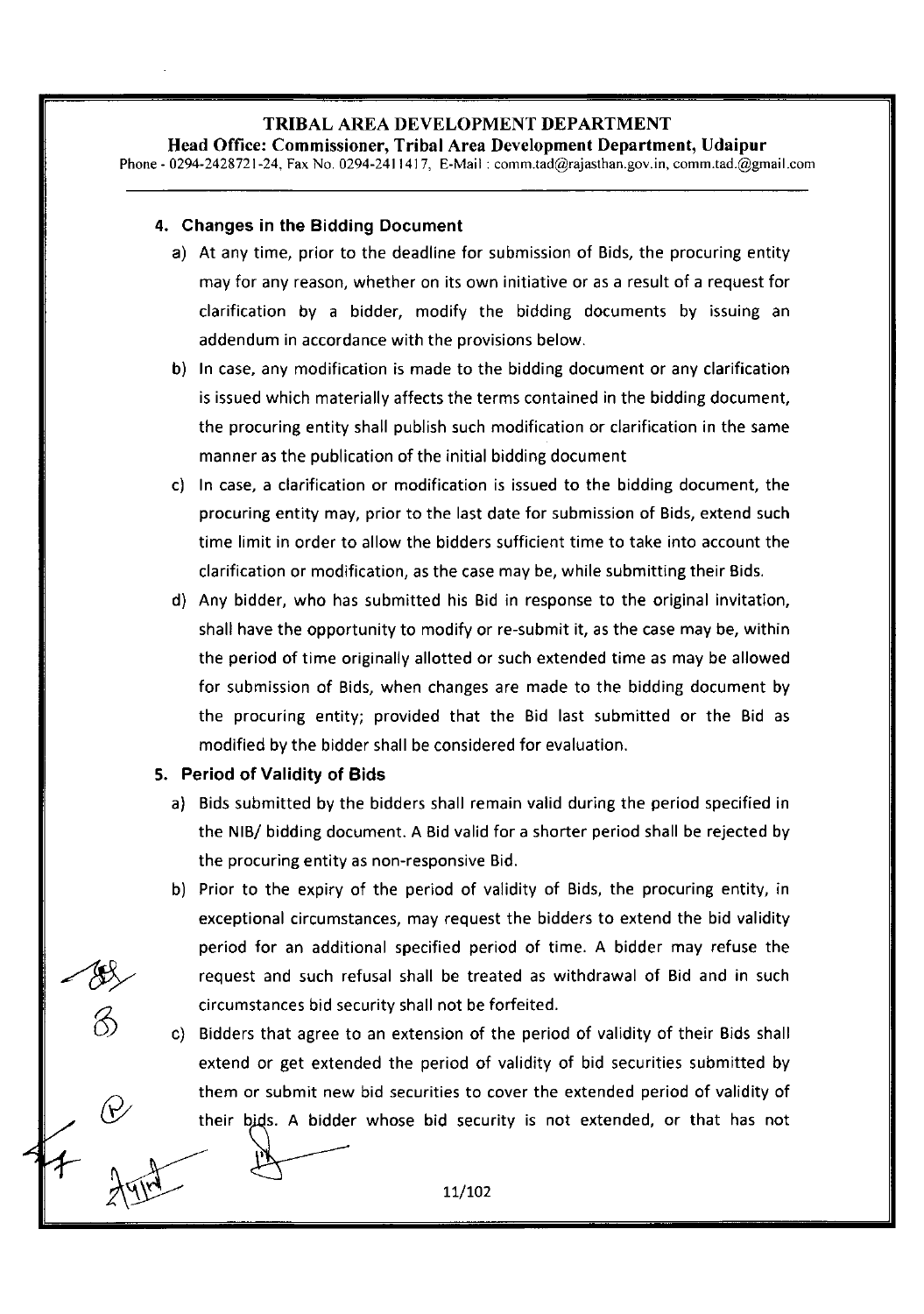Head Office: Commissioner, Tribal Area Development Department, Udaipur

Phone - 0294-2428721-24, Fax No. 0294-2411417, E-Mail : comm.tad@rajasthan.gov.in, comm.tad.@gmail.com

submitted a new bid security, is considered to have refused the request to extend the period of validity of its Bid.

#### 6. Format and Signing of Bids

- a) Bidders must submit their bids online at e-Procurement portal i.e. http://eproc.rajasthan.gov.in.
- b) All the documents uploaded should be digitally signed with the DSC of authorized signatory and uploaded only in PDF format with clear readability and prescribed file name as mentioned in the table below.
- c) A Single stage Two part/ cover system shall be followed for the Bid: -

## Part-l/Technical Cover(in PDF format)-

- A. In the Fee Cover (in PDF format)
- l. Scanned copy of DD/ Banker's Cheque for Bid fee in favour of "Additional Commissioner TADD", payable at Udaipur.
- ll. Scanned copy of DD/Banker's Cheque /Bank guarantee for Bid security in favour of "Additional Commissioner TADD.", payable at Udaipur.
- lll. Scanned copy of DD/Banker's Cheque for processing fees in favour of MD , RISL payable at Jaipur.
- B. In the Technical document cover (in PDF format)-

Scanned copy (signed & sealed) of the Technical Bid along with all the documents mentioned in the "Eligibility Criteria/Qualification Criteria", in support of the eligibility and Annexure and supporting papers (except BoQ Sheet) for evaluation of Technical Bids.

## Part-ll/Financial Cover (.xls format)-

- A. Financial Proposal Submission Sheet, i.e. BOQ xls format. The Bill of Quantity (BoQ) must be uploaded after entering the rate offered for COMBo PACK to TADD in the uploaded BoQ as per enclosed technical specifications of Specified Commodities as per prevailing Act like FSSAI/BIS/ISO/HACCP/FPO etc. of each commodities and amendments from time to time.
- B. Financial Proposal Submission Sheet, i.e. PDF Format as per annexure-P,Q &R (for commodity wise bifurcation/breakup of rates)

## Note:- Bid will be liable for outright rejection if :-

- l. Any rates are disclosed in Technical cover-A & B.
- ll. Any discounts/ special offers are made in Technical cover-A & B.

The bidder should ensure that all the required documents, as mentioned in this bidding document, are submitted along with the Bid and in the prescribed format only. Non-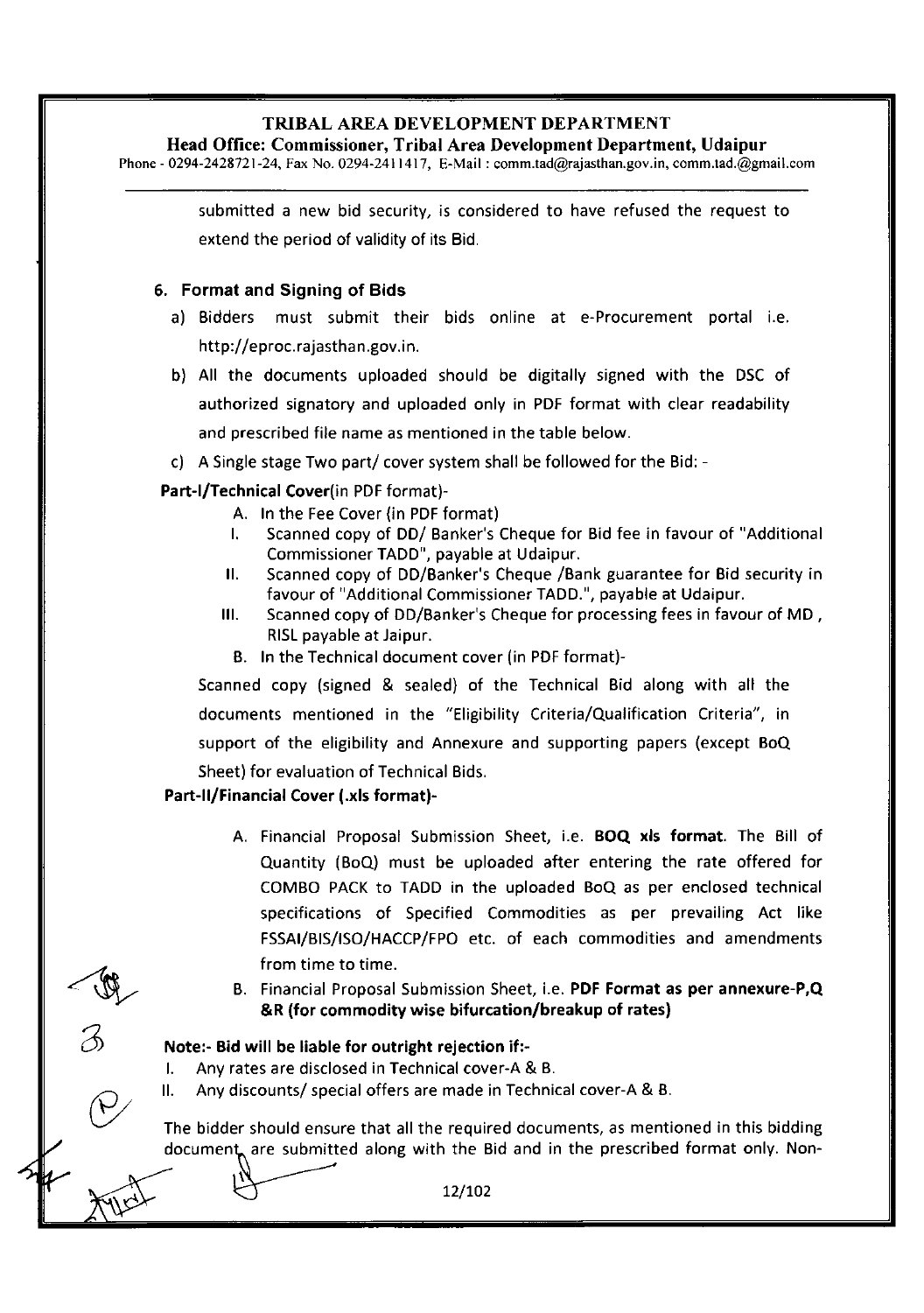Head Office: Commissioner, Tribal Area Development Department, Udaipur

Phone - 0294-2428'721-24, Fax No. 0294-241 1417, E-Mail : comm.tad@rajasthan.gov.in, comm.tad.@gmail.com

submission of the required documents or submission of the documents in a different format/ contents may lead to the rejections of the Bid submitted by the bidder.

The financial Bids of only those Bidders would be opened and considered, whose bids are found technically qualified as per terms and conditions of tender.

#### 7. Alternative/ Multiple Bids

Alternative/ Multiple Bids shall not be considered at all. Also

#### 8. BID SECURITY:-

t'w

B

 $\mathbb{C}^2$ 

- a) Every Bid should be accompanied by Demand Draft/Banker Cheque/ Bank Guarantee Rs. 2.30 Cr. drawn on any Nationalized/ Scheduled Bank in favour of "Additional Commissioner TADD" payable at Udaipur towards BID SECURITY, lf bid security in the form of 8.G., it should be valid for 6 month. Bids without Security stand summarily rejected. Bidders enclosing cheque also stand summarily rejected.
- b) Bid Security of the successful Bidder may be adjusted towards Performance Security and they should deposit the balance Performance Security in the form of B.C./D.D./8.G. in favour of "Additional Commissioner TADD" payable at Udaipur from any Nationalized / Schedule Bank. In case of furnishing bid security by way of D.D/B.C/8.G.
- c) The Bid Security of unsuccessful Bidder will be refunded soon after finalization of the Bid. Bidder has to produce a Pre-Stamp Receipt as per Annexure-J with the Bid document.
- d) In lieu of bid security, a bid securing declaration shall be taken from the,-
	- **I.** Departments/Boards of the State Government or Central Government;
	- ll. Government Companies as defined in clause (45) of section 2 of the Companies Act, 2013;
	- lll. Company owned or controlled, directly or indirectly, by the Central Government, or by any State Government or Governments, or partly by the Central Government and partly by one or more State Governments which is subject to audit by the Auditor appointed by the Comptroller and Auditor-General of India under sub-section (5) or (7) of section 139 of the Companies Act, 2013; or
	- lV. Autonomous bodies, Registered Societies, Cooperative Societies which are owned or controlled or managed by the State Government or Central Government.

The Bid Security Deposit lying with the TADD in respect of other tenders awaiting approval or rejected or on account of contracts being completed will not be adjusted towards Bid Security for the fresh tenders. The Bid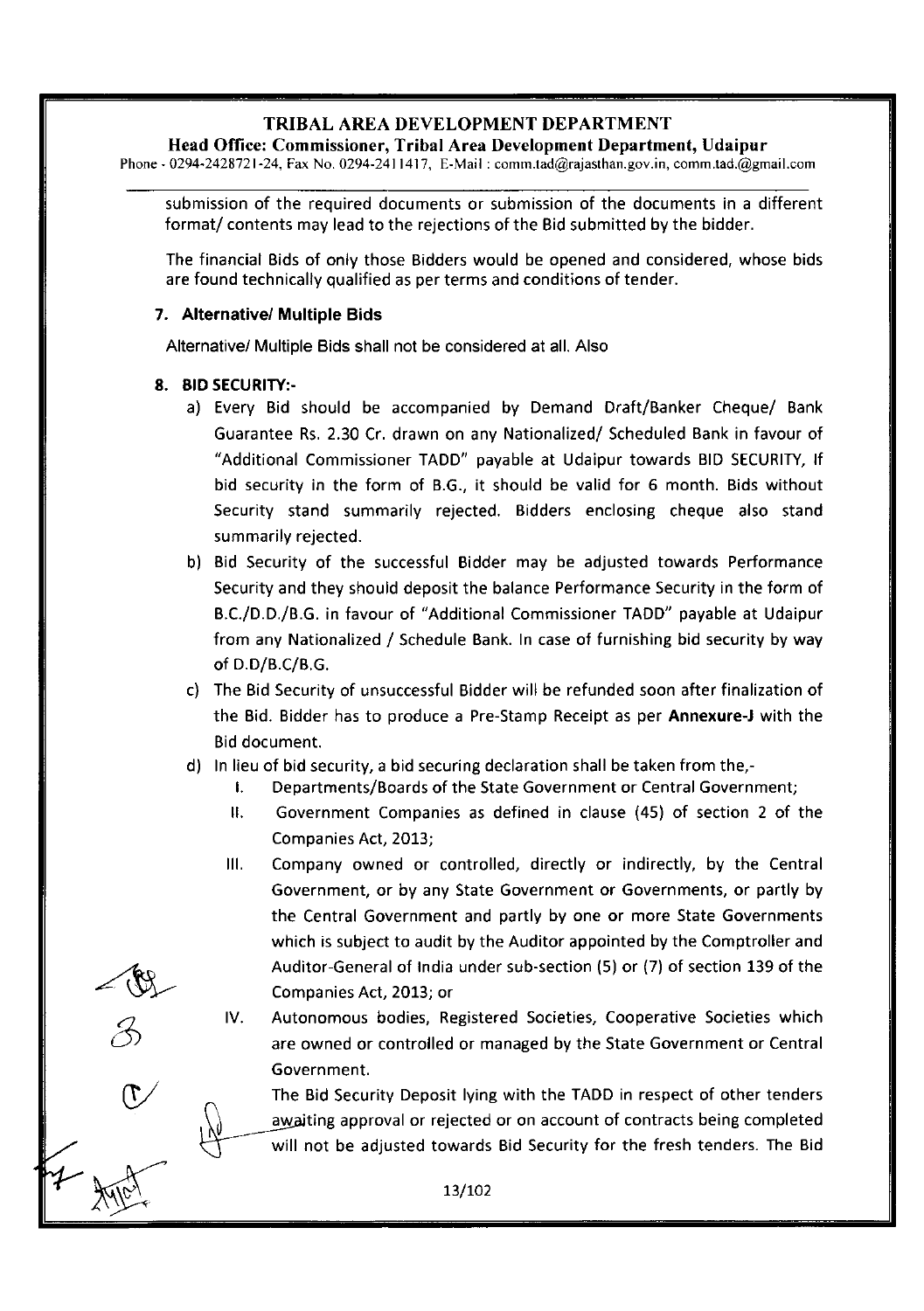Head Office: Commissioner, Tribal Area Development Department, Udaipur

Phone - 0294-2428721-24, Fax No. 0294-2411417, E-Mail : comm.tad@rajasthan.gov.in, comm.tad.@gmail.com

Security may, however, be taken into consideration in case tenders are reinvited for the same item.

- e) Bid security instrument or cash receipt of bid security or a bid securing declaration shall necessarily accompany the technical bid.
- f) Bid security of a bidder lying with the procuring entity in respect of other bids awaiting decision shall not be adjusted towards bid security for the fresh bids. The bid security originally deposited may, however, be taken into consideration in case bids are re-invited.
- $g$ ) The issuer of the bid security and the confirmer, if any, of the bid security, as well as the form and terms of the bid security, must be acceptable to the procuring entity.
- h) Prior to presenting a submission, a bidder may request the procuring entity to confirm the acceptability of proposed issuer of a bid security or of a proposed confirmer, if required. The procuring entity shall respond promptly to such <sup>a</sup> req uest.
- The bank guarantee, if any, presented as bid security shall be got confirmed from the concerned issuing bank. However, the confirmation of the acceptability of <sup>a</sup> proposed issuer or of any proposed confirmer does not preclude the procuring entity from rejecting the bid security on the ground that the issuer or the confirmer, as the case may be, has become insolvent or has otherwise ceased to be creditworthy.
- j) The bid security of unsuccessful bidders shall be refunded soon after final acceptance of successful bid and signing of Agreement and submitting performance security.
- k) The Bid security taken from a bidder shall be forfeited, including the interest, if any, in the following cases, namely:
	- a. when the bidder withdraws or modifies its bid after opening of bids;
	- b, when the bidder does not execute the agreement, if any, after placement of supply/ work order within the specified period;
	- c. when the bidder fails to commence the supply of the goods or service or execute work as per supply/ work order within the time specified;
	- d. when the bidder does not deposit the performance security within specified period after the supply/ work order is placed; and
	- e. if the bidder breaches any provision of code of integrity, prescribed for bidders, specified in the bidding document then action will be taken as per Clause 11 of the Act & Rule 82.

74.1O2

 $\mathcal{U}$ 

 $\left\langle \bigoplus_{i=1}^n\right\rangle$ 

 $\overrightarrow{1.1}$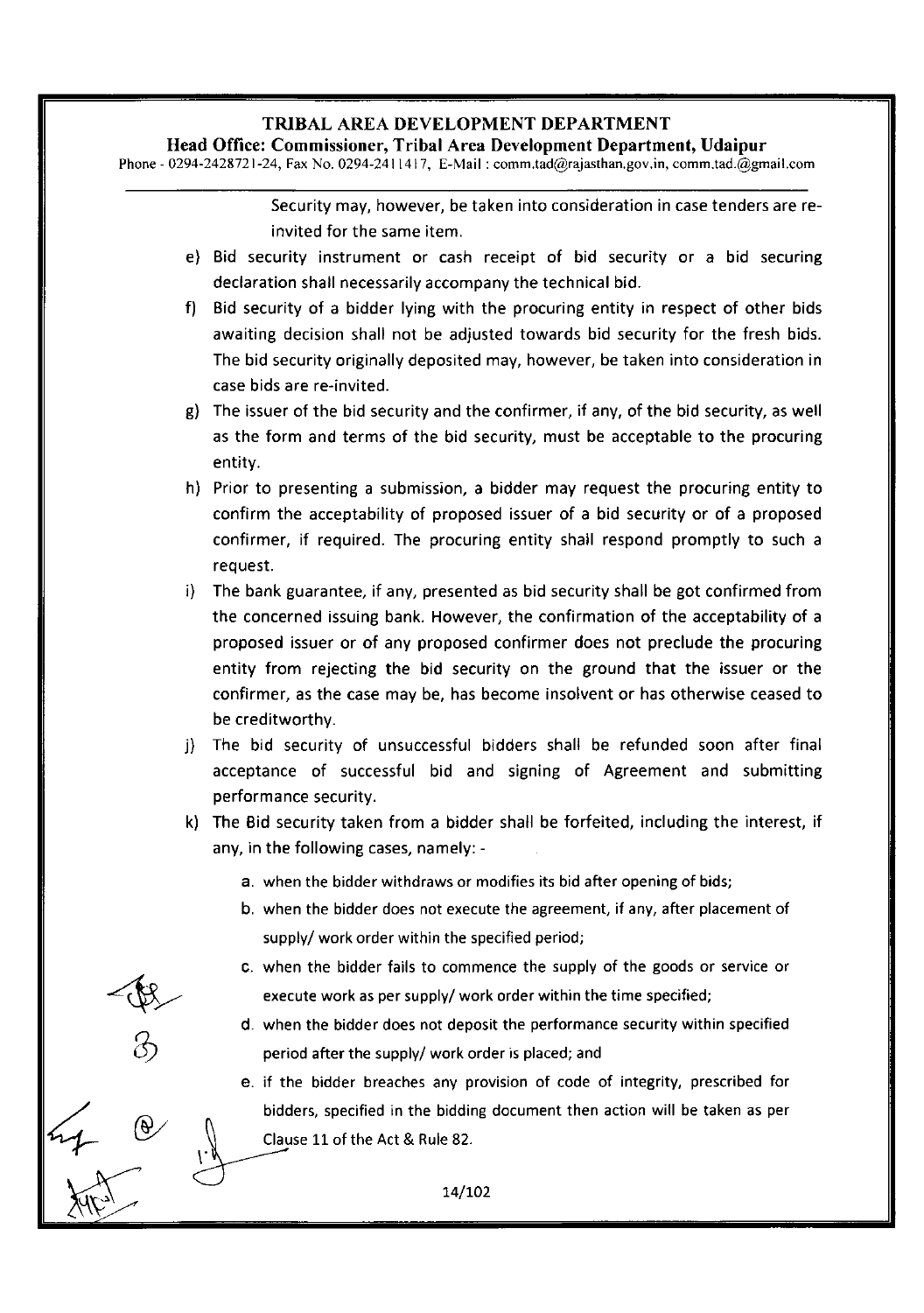Head Office: Commissioner, Tribal Area Development Department, Udaipur

Phone - 0294-2428721-24, Fax No. 0294-2411417, E-Mail: comm.tad@rajasthan.gov.in, comm.tad.@gmail.com

- l) Notice will be given to the bidder with reasonable time before bid security deposited is forfeited.
- m) No interest shall be payable on the bid security.
- n) In case of the successful bidder, the amount of bid security may be adjusted in arriving at the amount of the Performance Security, or refunded if the successful bidder furnishes the full amount of performance security.
- o) The procuring entity shall promptly return the bid security after the earliest of the following events, namely:
	- a. the expiry of validity of bid security;
	- b. the execution of agreement for procurement and performance security is furnished by the successful bidder;
	- c. the cancellation of the procurement process; or
	- d. the withdrawal of bid prior to the deadline for presenting bids, unless

the bidding documents stipulate that no such withdrawal is permitted. p) No interest will be paid on Bid Security by the TADD.

9. WITHDRAWALS, SUBSTITUTION AND MODIFICATION OF BIDS:-

No Bid will be withdrawn, substituted or modified after the last time and date fixed for receipt of Bids as prescribed in www.eproc.rajasthan.gov.in

## 10. OPENING OF BlDs:-

- a) The Bids shall be opened by the bid opening & evaluation committee on the date and time mentioned in the NIB in the oresence of the bidders or their authorized representatives who choose to be present.
- b) The committee may co-opt experienced persons in the committee to conduct the process of Bid opening.
- c) The committee shall prepare a list of the bidders or their representatives attending the opening of Bids and obtain their signatures on the same. The list shall also contain the representative's name and telephone number and corresponding bidders'names and addresses. The authority letters, if any, brought by the representatives shall be attached to the list. The list shall be signed by all the members of Bid opening committee with date and time of opening of the Bids.
- d) All the documents comprising of technical Bid/ cover shall be opened & downloaded from the e-Procurement website (only for the bidders who have submitted the prescribed fee(s) to TADD).  $\bigoplus$

L5/Lo2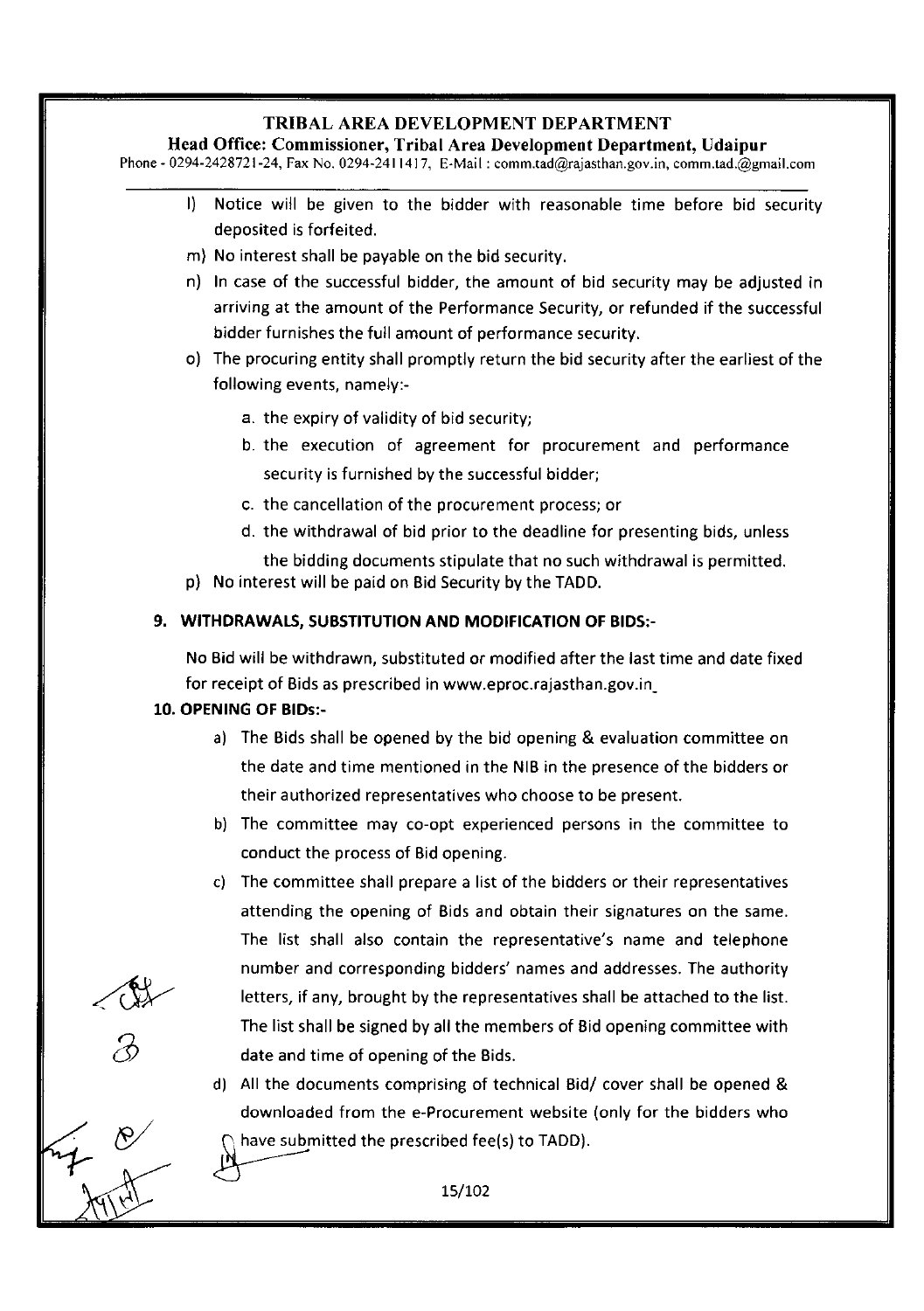Head Office: Commissioner, Tribal Area Development Department, Udaipur Phone - 0294-2428721-24, Fax No. 0294-2411417, E-Mail: comm.tad@rajasthan.gov.in, comm.tad.@gmail.com

.4\*'  $77.6$ e) The committee shall conduct a preliminary scrutiny of the opened technical Bids to assess the prima-facie responsiveness and ensure that the: a. bid is accompanied by bidding document fee, bid security or bid securing declaration, and processing fee (if applicable); b. bid is valid for the period, specified in the bidding document; c. bid is unconditional and the bidder has agreed to give the required performance security; and d. other conditions, as specified in the bidding document are fulfilled. f) any other information which the committee may consider appropriate No Bid shall be rejected at the time of Bid opening except the Bids not accompanied with the proof of payment or instrument of the required price of bidding document, processing fee and bid security. g) The Financial Bid cover shall be kept unopened and shall be opened later on the date and time intimated to the bidders who qualify in the evaluation of technical Bids. h) The Financial Bids of only technically qualified Bidders will be considered Only the successful Bidders in technical Bids are eligible to participate in further proceedings. i) If the date fixed for opening of Bids happens to be Govt. holiday, the tenders filled online will be opened on the next working day at the same time soecified above. 11. Selection Method: Lowest financially evaluated of Combo pack (composite basis) to be procured & technically responsive bidder shall be selected for award of contract. 12. Clarification of Bids a) To assist in the examination, evaluation, comparison and qualification of the Bids, the bid evaluation committee may, at its discretion, ask any bidder for a clarification regarding its Bid. The committee's request for clarification and the response of the bidder shall be through the e-Procurement portal.

 $16/102$ 

3)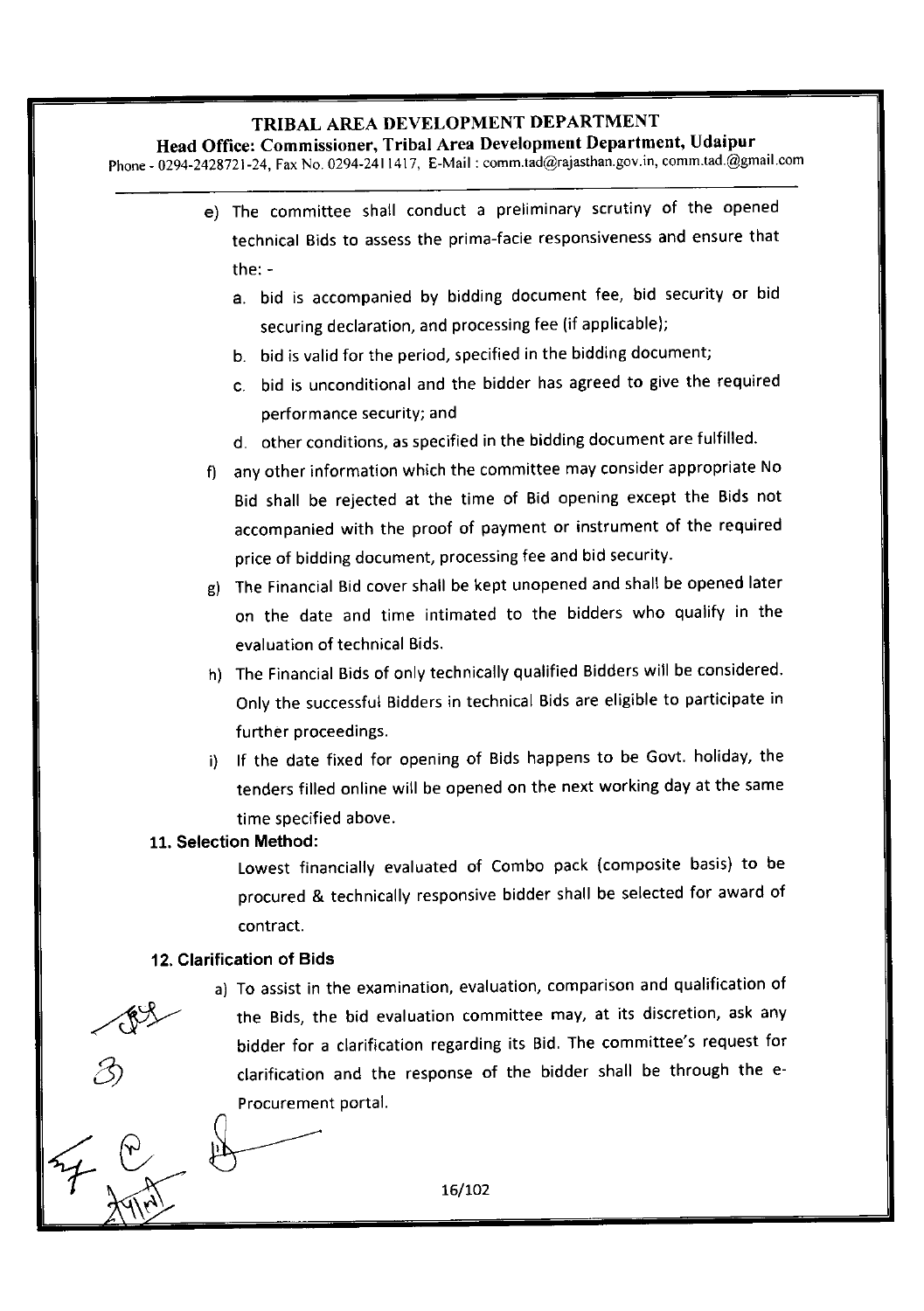Head Office: Commissioner, Tribal Area Development Department, Udaipur

Phone - 0294-2428721-24, Fax No. 0294-2411417, E-Mail : comm.tad@rajasthan.gov.in, comm.tad.@gmail.com

- b) Any clarification submitted by a bidder with regard to its Bid that is not in response to a request by the committee shall not be considered.
- c) No change in the prices or substance of the Bid shall be sought, offered, or permitted, except to confirm the correction of arithmetic errors discovered by the committee in the evaluation of the financial Bids.
- d) No substantive change to qualification information or to a submission, including changes aimed at making an unqualified bidder, qualified or an unresponsive submission, responsive shall be sought, offered or oermitted.

# 13. Evaluation & Tabulation Technical Bids

# a) Determination of Responsiveness

- The bid evaluation committee shall determine the resoonsiveness of a Bid on the basis of bidding document and the provisions of prequalification/ eligibility criteria of the bidding document.
- b. A responsive Bid is one that meets the requirements of the bidding document without any material deviation, reservation, or omission where:
	- i, "deviation" is a departure from the requirements specified in the bidding document;
	- ii, "reservation" is the setting of limiting conditions or withholding from complete acceptance of the requirements specified in the bidding document; and
	- iii. "Omission" is the failure to submit part or all of the information or documentation required in the bidding document.

A material deviation, reservation, or omission is one that,

i. if accepted, shall:-

w 2

 $\mathcal{C}$ 

E)

1. affect in any substantial way the scope, quality, or performance of the subject matter of procurement specified in the bidding documents; or

r.! <sup>17</sup>/7O2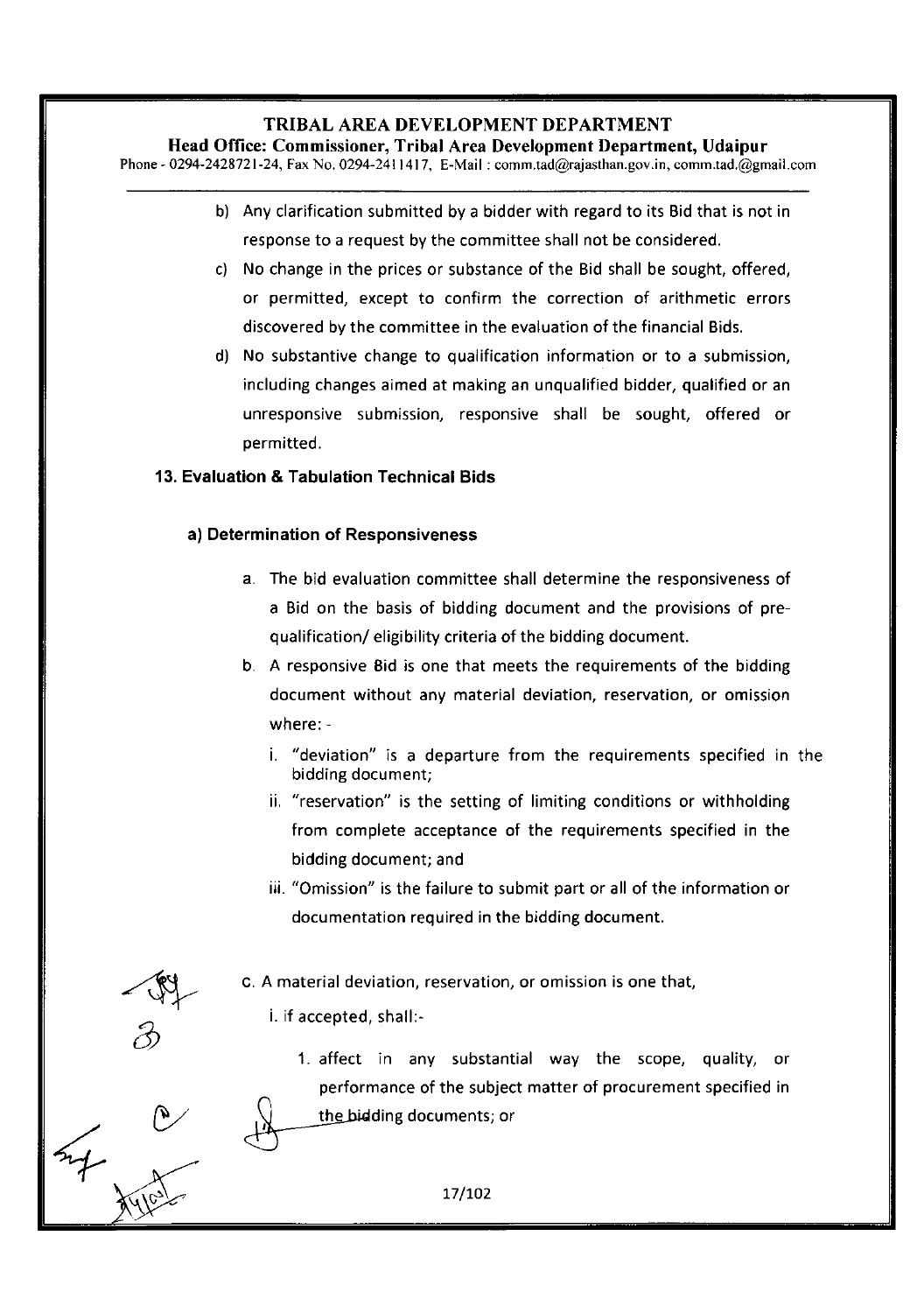Head Office: Commissioner, Tribal Area Development Department, Udaipur

phone - 0294-2428721-24, Fax No. 0294-2411417, E-Mail : comm.tad@rajasthan.gov.in, comm.tad.@gmail,com

- 2. limits in any substantial way, inconsistent with the bidding documents, the procuring entity's rights or the bidder's obligations under the proposed contract; or
- ii. lf rectified, shall unfairly affect the competitive position of other bidders presenting responsive Bids.
- d. The bid evaluation committee shall examine the technical aspects of the Bid in particular, to confirm that all requirements of bidding document have been met without any material deviation, reservation or omission.
- e. The procuring entity shall regard a Bid as responsive if it conforms to all requirements set out in the bidding document, or it contains minor deviations that do not materially alter or depart from the characteristics, terms, conditions and other requirements set out in the bidding document, or if it contains errors or oversights that can be corrected without touching on the substance of the Bid.

#### b) Non-material Non-conformities in Bids

/w

 $\setminus$ 

- The bid evaluation committee may waive any non-conformities in the Bid that do not constitute a material deviation, reservation or omission, the Bid shall be deemed to be substantially responsive.
- b. The bid evaluation committee may request the bidder to submit the necessarv information or document like audited statement of accounts/ CA Certificate, Registration Certificate, VAT/ CST/GST clearance certificate, ISO/ CMMi Certificates, etc. within a reasonable period of time. Failure of the bidder to comply with the request may result in the rejection of its Bid.
- c. The bid evaluation committee may rectify non-material nonconformities or omissions on the basis of the information or documentation received from the bidder under (b) above.

ry & ly- 18/102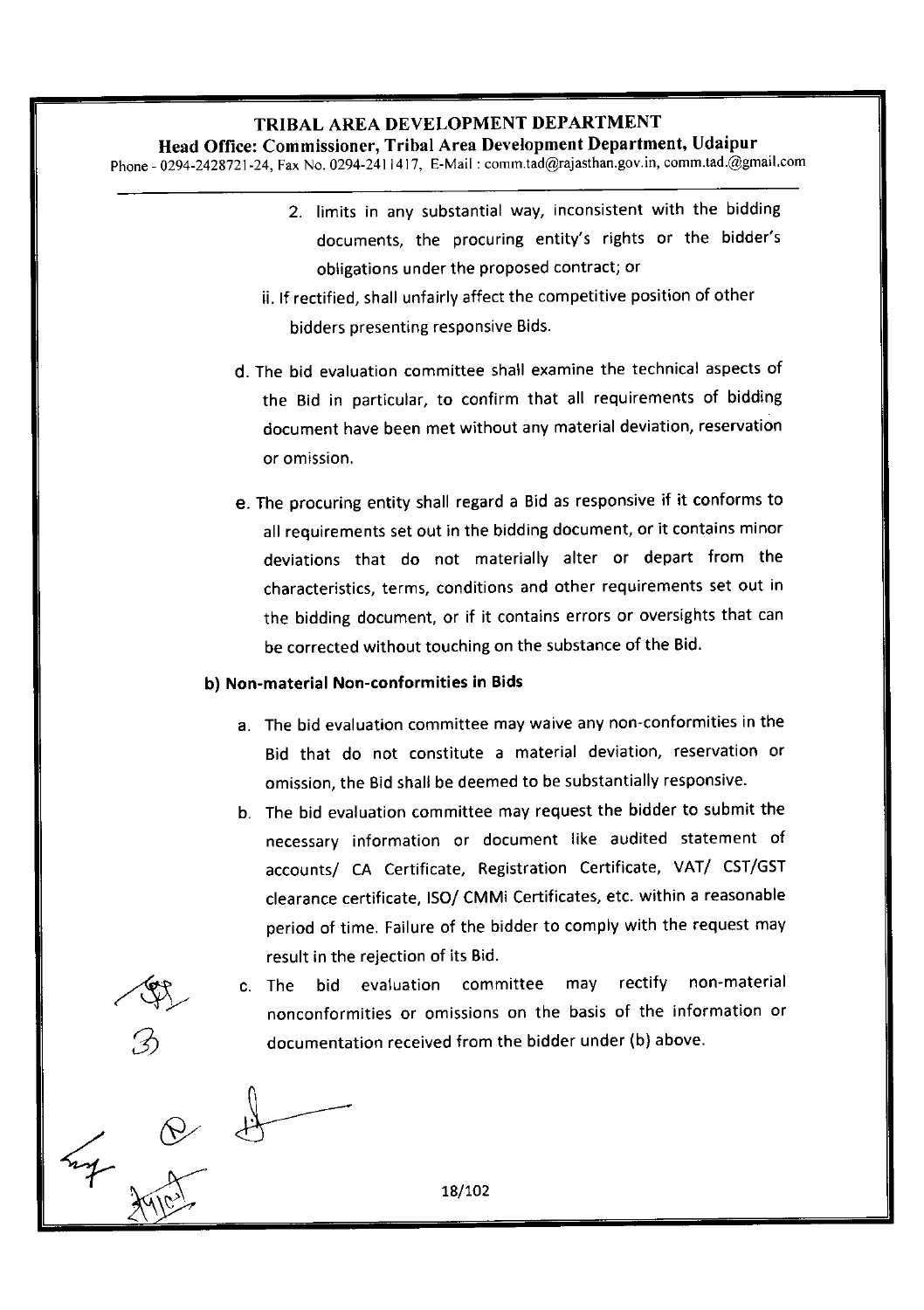Head Office: Commissioner, Tribal Area Development Department, Udaipur Phone - 0294-2428721-24, Fax No. 0294-2411417, E-Mail : comm.tad@rajasthan.gov.in, comm.tad.@gmail.com

## c) Technical Evaluation Criteria

Bids shall be evaluation based on the documents submitted as a part of technical bid. Technical bid shall contain all the documents as asked in the clause "Format and Signing of Bids"

#### d) Tabulation of Technical Bids

- a. lf Technical Bids have been invited, they shall be tabulated by the bid evaluation committee in the form of a comoarative statement to evaluate the qualification of the bidders against the criteria for qualification set out in the bidding document.
- b. The members of bid evaluation committee shall give their recommendations below the table as to which of the bidders have been found to be qualified in evaluation of Technical Bids and sign it.
- The number of firms qualified in technical evaluation, if less than three e) and it is considered necessary by the procuring entity to continue with the procurement process, reasons shall be recorded in writing and included in the record of the procurement proceedings.
- The bidders who qualified in the technical evaluation shall be informed in writing about the date, time and place of opening of their financial Bids.

#### 14. Evaluation & Tabulation of Financial Bids

Subject to the provisions of "Acceptance of Successful Bid and Award of Contract" below, the procuring entity shall take following actions for evaluation of financial Bids:-

The financial Bids of the bidders who qualified in technical evaluation a) shall be opened online at the notified time, date and place by the bid evaluation committee in the oresence of the bidders or their representatives who choose to be present;

b) the process of opening of the financial Bids shall be similar to that of technical <sup>B</sup>ids.

 $\cap$  conditional Bids are liable to be rejected;  $+$   $\frac{8}{1}$   $\frac{1}{1}$